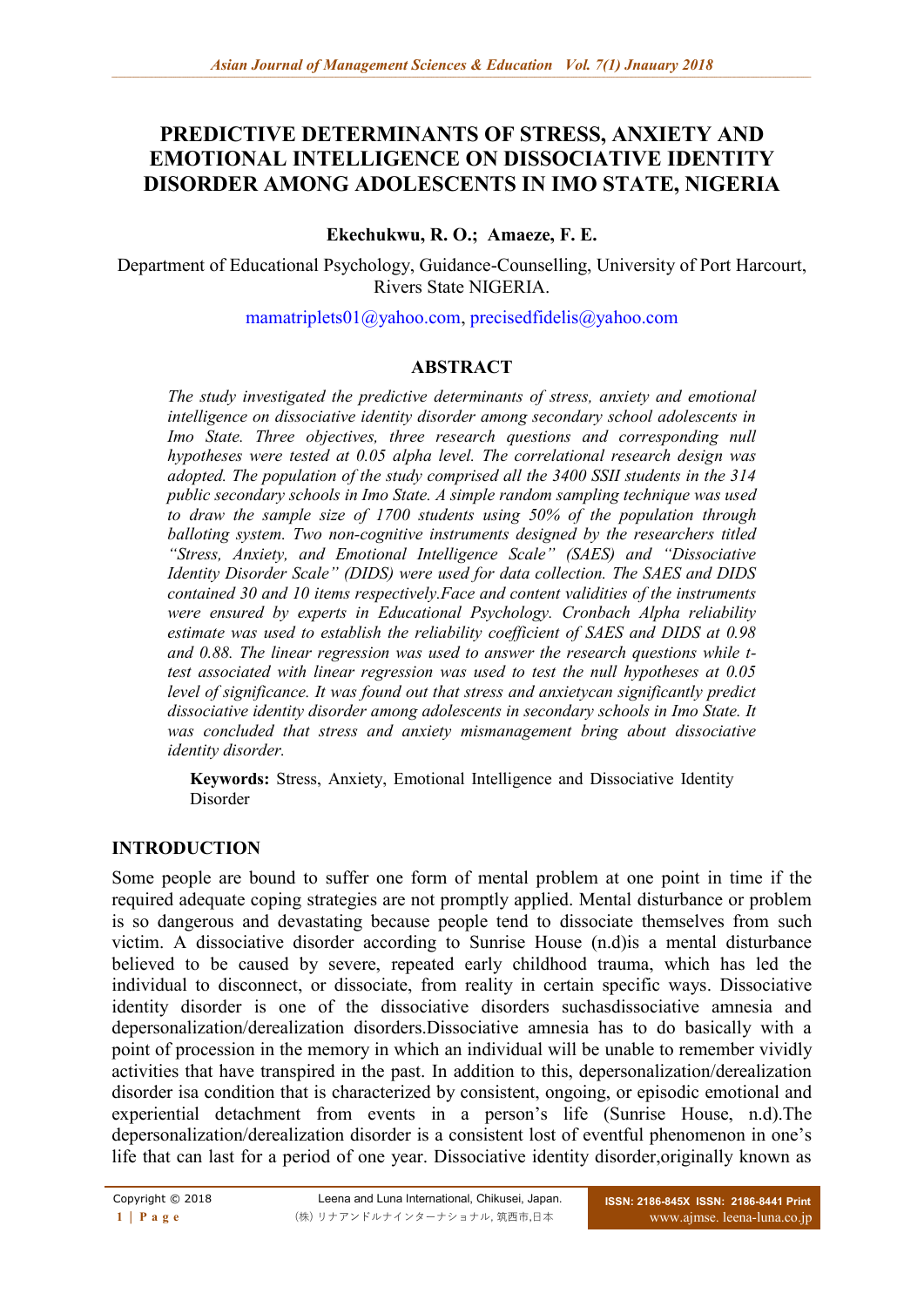multiple personality disorder (identities), is a mental condition where a person's personality(identity) is subdivided into two or more definite personality states.The personality disorder comes into play when the inherent personalities or identities begin to alternate their presence in the person's life. This personality disorder does not allow the growth of a particular personality identity but the born of more than one personality identity that can take turn and also bring about memory loss and forgetfulness.

Stress is a condition that results due to stressor or is a disturbing condition or state of the body that a person finds his/herself as a result of the person's daily or routine activities (Amaeze, 2017).Ekechukwu (2016) stressed that stress is a psychological reaction caused by the perception of aversive situation, the situation can be hazardous to one's health. She went further to corroborate her assertion by explaining that stress can be seen as a psychological and physical strain or tension generated by physical, emotional, social, economic or occupational circumstances, events or experiences that are difficult to manage or endure. Dimatteo and Martin (2002) stated that stress could come from physical and psychological, stimulus and the environment. Stress as an effect of a stressor is accounted for by so many factors. Dimatteo and Martin (2002: 327) have it that:

*Some have looked at stress (or more precisely, a stressor) as a stimulus that produces feeling of tension. Stressors can include physical disrupting events such as devastating hurricane or earthquakes, significant life changes such as getting married or having a new baby and consistently taxing situations such as a deal with an unreasonable boss.*

Anxiety is an unpleasant overriding mental tension that has no apparent, identifiable cause (Ekechukwu, 2016).

Emotion can be seen as ones feeling of responses that can be based on nature of events, situations, and perceptions that are both internally and externally formed. Ones knowledge of his/her emotionalstrides as regards to other people and the environment is a simple exemplified expression of emotional intelligence (Amaeze, 2017). Akinade (2008) saw emotional intelligence as a form of intelligence that refers to how effectively people perceive and understand their own emotions and the emotions of others and can regulate and manage such behavior. Colman (2003) submitted that emotional intelligence is the ability to monitor one's own and other people's emotion, to discriminate between different emotions and label them appropriately, and to use emotional information to guide thinking and behavior. Emotional intelligence is sacrosanct to normal thinking and worthwhile behaviour manifestation. Goleman (1995) saw emotional intelligence as a wide array of competencies and skills that facilitate performance. Individuals need to work in harmony and together with other people, there is great expectation that there will be optimal performance as they collaborate, therefore, competencies and skills that facilitate performance are as a result of understanding their emotions. Cooper and Sawaf (1997) defined emotional intelligence as the ability to sense, understand and effectively apply the power and acumen of emotions as a source of human energy, information and influence.

# **STATEMENT OF THE PROBLEM**

The issue of having people who are suffering from one mental disorder to the other is a serious call for urgent national attention. The would be great and prominent leaders, scientists, lawyers, medical doctors, engineers etc. are at one point in time lost to one form of mental ailment to the other. This condition has multiplier adverse effect on the family, school, society and the nation at large. It hasthe potential to cause a serious pain,penury and sorrow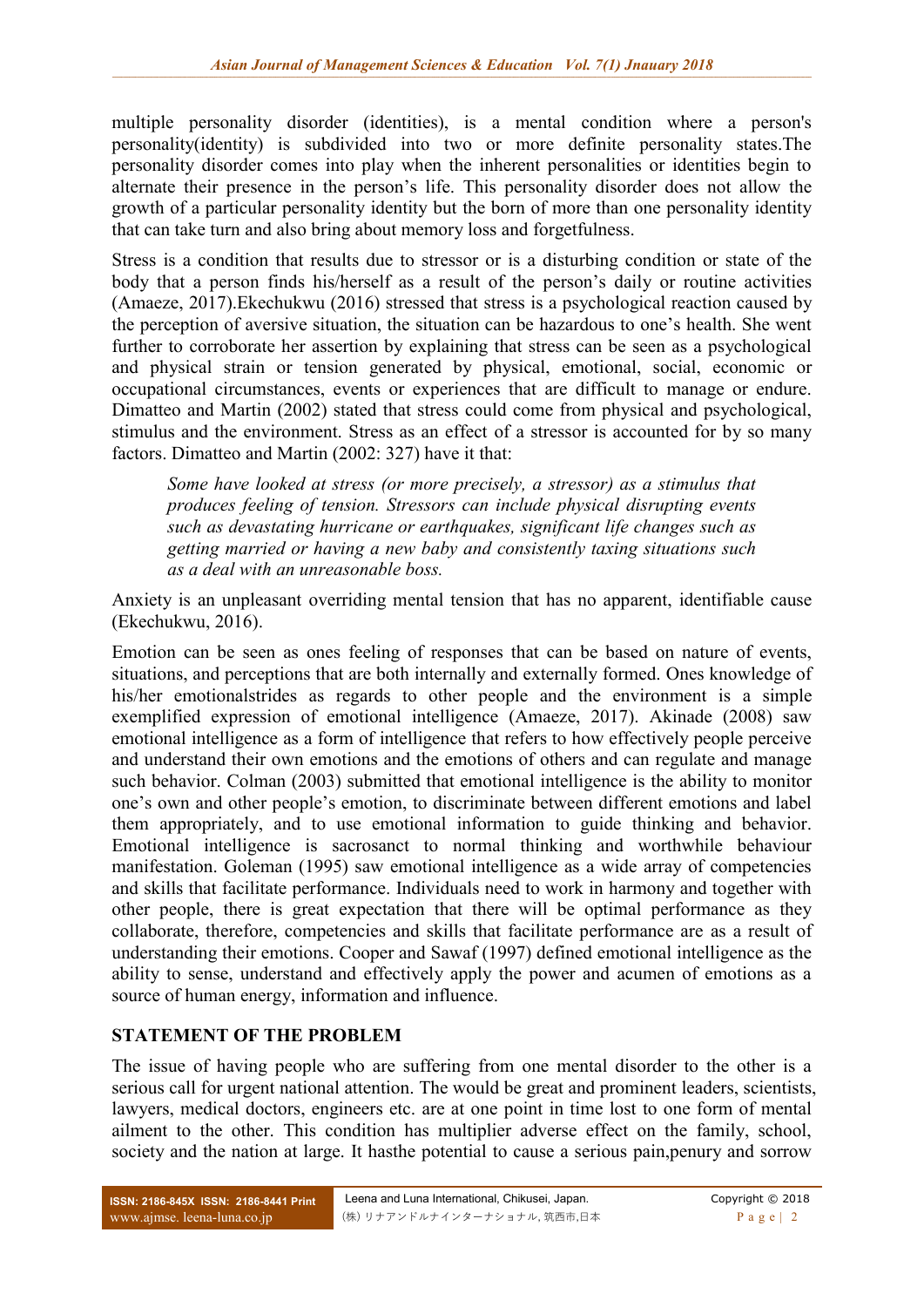to the parents if their children are seen having partial contact with reality. The early the signs, causes and solutions to mental health challengeare detected, the better for the client. Some students, who are in this mess, influence other students, forcing them to lose sight of the fact that they have come to learn than frivolities. Having known the disturbing nature of mental problems, the research is bothered, and wants to find out whether stress, anxiety and emotional intelligence are predictive determinants of dissociative identity disorder among secondary school students in Imo State, Nigeria.

### **AIM AND OBJECTIVES**

The aim of the study is to establish the predictive determinants of some selected psychological variables on dissociative identity disorder among adolescents in Imo State, Nigeria. Specifically put, the study sought to:

- 1. Ascertain the predictive determinant power of stress on dissociative identity disorder among adolescents in Imo State, Nigeria.
- 2. Determine the predictive determinant power of anxiety on dissociative identity disorder among adolescents in Imo State, Nigeria.
- 3. Find out the predictive determinant power of emotional intelligence on dissociative identity disorder among adolescents in Imo State, Nigeria.

# **RESEARCH QUESTIONS**

The following research questions were answered to guide the study.

- 1. What is the predictive determinant power of stress on dissociative identity disorder among adolescents in Imo State, Nigeria?
- 2. What is the predictive determinant power of anxiety on dissociative identity disorder among adolescents in Imo State, Nigeria?
- 3. What is the predictive determinant power of emotional intelligence on dissociative identity disorder among adolescents in Imo State, Nigeria?

# **HYPOTHESES**

The following null hypotheses were tested at 0.05 alpha level.

- 1. Stress does not have a significant predictive determinant power on dissociative identity disorder among adolescents in Imo State, Nigeria.
- 2. Anxiety does not have a significant predictive determinant power on dissociative identity disorder among adolescents in Imo State, Nigeria.
- 3. Emotional intelligence does not have a significant predictive determinant power on dissociative identity disorder among adolescents in Imo State, Nigeria.

# **METHODOLOGY**

The correlational research design was adopted. The population of the study comprised all the 3400 SSII students in the 314 public secondary schools in Imo State. A simple random sampling technique was used to draw the sample size of 1700 students using 50% of the population through balloting system. Two non-cognitive instruments designed by the researchers titled "Stress, Anxiety, and Emotional Intelligence Scale" (SAES) and "Dissociative Identity Disorder Scale" (DIDS) were used for data collection. The SAES contained30 items while DIDS contained 10 items respectively. Face and content validities of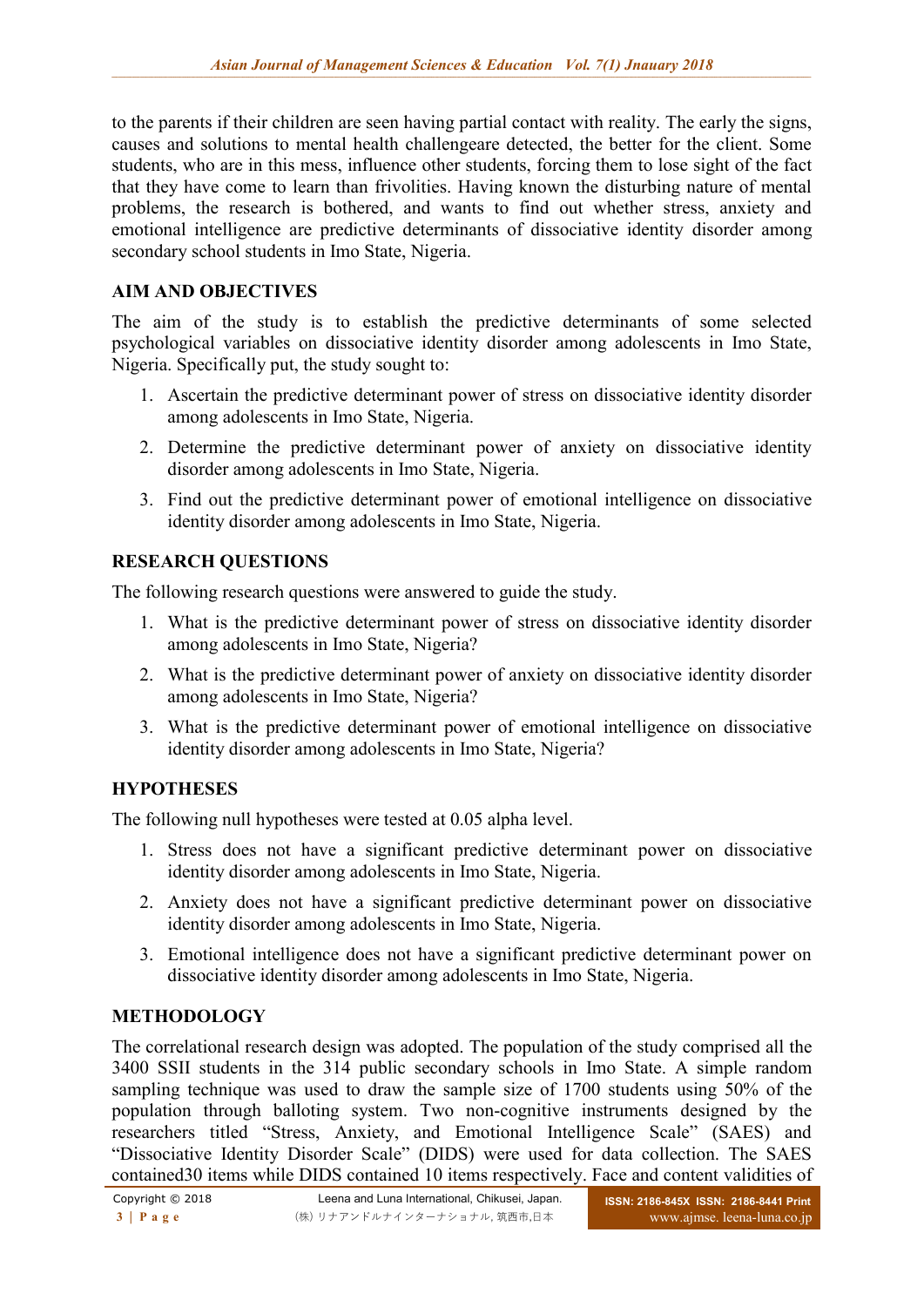the instruments were ensured by experts in Educational Psychology. Cronbach Alpha reliability estimate was used to establish the reliability coefficient of SAES and DIDS at 0.98 and 0.88. The linear regression was used to answer the research questions while t-test associated with linear regression was used to test the null hypotheses at 0.05 level of significance.

# **RESULTS**

**Research Question One:** What is the predictive determinant power of stress on dissociative identity disorder among adolescents in Imo State, Nigeria?

#### **Table 1a: Linear regression of stress on dissociative identity disorder**

| Model |                                   | R Square | Adjusted R<br>Square            | Std. Error of the<br>Estimate |
|-------|-----------------------------------|----------|---------------------------------|-------------------------------|
|       | 713 <sup>a</sup>                  | -509-    | .408                            | 2.14483                       |
|       | a. Predictors: (Constant), stress |          | b. Dependent Variable: identity |                               |

Table 1a shows that there is a high positive relationship between stress and dissociative identity disorder. The coefficient of determinism was given as 50.8%(0.509), which shows that stress contributes up to 50.8% of dissociative identity disorder in SS II students in Imo State, Nigeria.

**Hypothesis One:** Stress does not have a significant predictive determinant power on dissociative identity disorder among adolescents in Imo State, Nigeria.

#### **Table 1b: t-test associated with linear regression of stress on dissociative identity disorder**

| Model |               | Unstandardized<br>Coefficients | Standardized<br>Coefficients |      |        | Sig. |
|-------|---------------|--------------------------------|------------------------------|------|--------|------|
|       |               | B                              | Std. Error                   | Beta |        |      |
|       | (Constant)    | 31.086                         | 2.069                        |      | 15.023 | .000 |
|       | <b>Stress</b> | .116                           | .083                         | .313 | 1 398  | .009 |
| $-$   | .<br>.        |                                |                              |      |        |      |

a. Dependent Variable: identity

Table 1b showed that the t-test calculated is given as 1.39, with a beta value of .313 and at a calculated probability value of .009. It was shown that the p-calculated value of .009 is less than p-critical value of 0.05 and therefore, the null hypothesis is rejected. By implication,stress has a significant predictive determinant power on dissociative identity disorder among adolescents in Imo State, Nigeria.

**Research Question Two:** What is the predictive determinant power of anxiety on dissociative identity disorder among adolescents in Imo State, Nigeria?

#### **Table 2a: Linear regression of anxiety on dissociative identity disorder**

| Model | R                                  | R Square | Adjusted R<br>Square            | Std. Error of the<br>Estimate |  |
|-------|------------------------------------|----------|---------------------------------|-------------------------------|--|
|       | .630 <sup>a</sup>                  | .397     | 297                             | 1.14483                       |  |
|       | a. Predictors: (Constant), anxiety |          | b. Dependent Variable: identity |                               |  |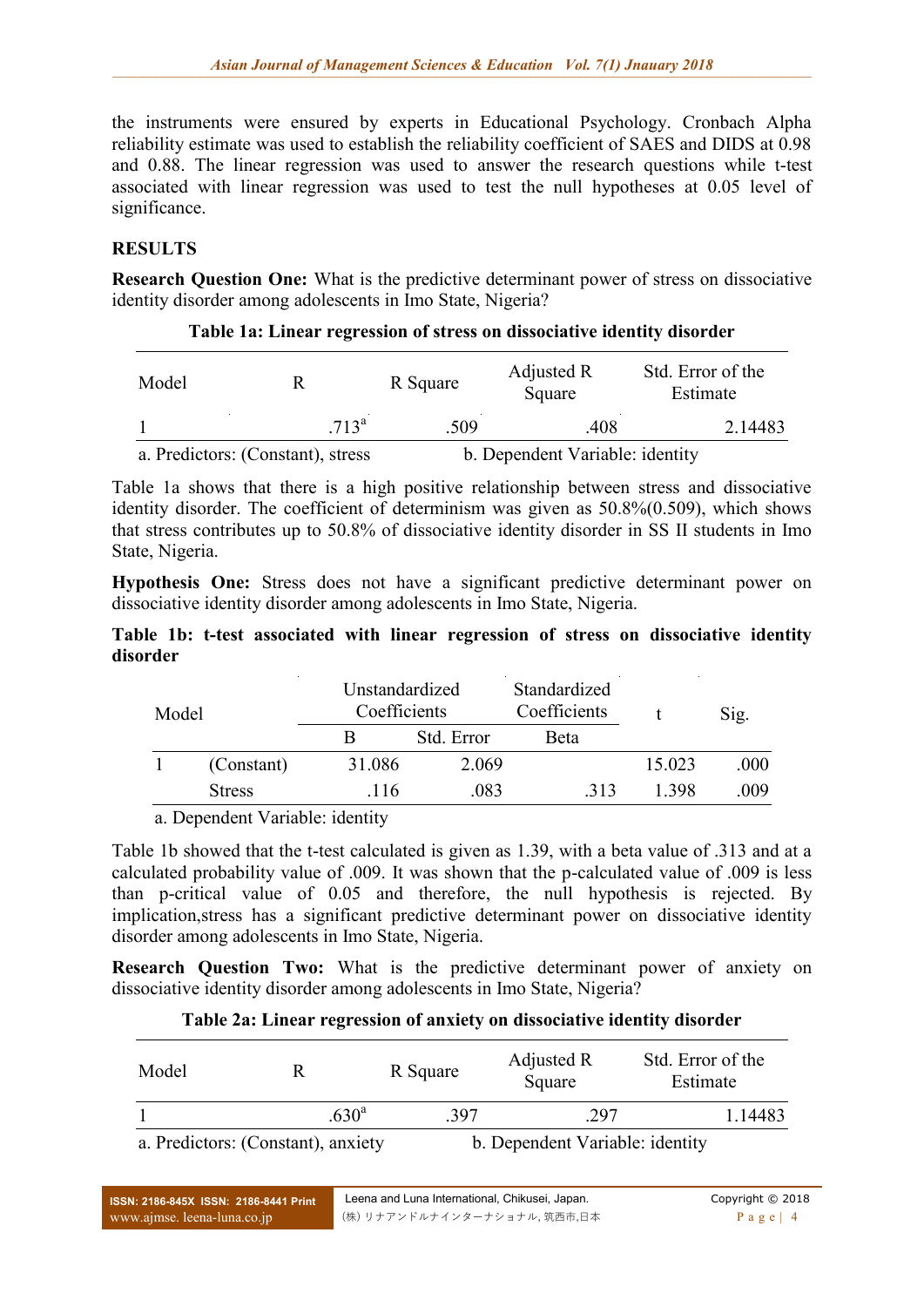Table 2a shows that there is a high positive relationship between anxiety and dissociative identity disorder. The coefficient of determinism was given as 39.7%(0.397), which shows that anxiety contributes up to 39.7% of dissociative identity disorder in SS II students in Imo State, Nigeria.

**Hypothesis Two:** Anxiety does not have a significant predictive determinant power on dissociative identity disorder among adolescents in Imo State, Nigeria.

**Table 2b: t-test associated with linear regression of anxiety on dissociative identity disorder** 

|       |            | Unstandardized<br>Coefficients |            | Standardized<br>Coefficients |        |      |
|-------|------------|--------------------------------|------------|------------------------------|--------|------|
| Model |            |                                | Std. Error | <b>Beta</b>                  |        | Sig. |
|       | (Constant) | 22.156                         | 1.037      |                              | 10.011 | .000 |
|       | anxiety    | 212                            | .003       | 226                          | 2.015  | 000  |

a. Dependent Variable: identity

Table 2b showed that the t-test calculated is given as 2.015, with a beta value of .226 and at a calculated probability value of .000. It was shown that the p-calculated value of .000 is less than p-critical value of 0.05 and therefore, the null hypothesis is rejected. By implication, anxiety has a significant predictive determinant power on dissociative identity disorder among adolescents in Imo State, Nigeria.

**Research Question Three:** What is the predictive determinant power of emotionalintelligence on dissociative identity disorder among adolescents in Imo State, Nigeria?

# **Table 3a: Linear regression of emotionalintelligence on dissociative identity disorder**

| Model |                                                                                | R Square | Adjusted R<br>Square | Std. Error of the<br>Estimate |  |
|-------|--------------------------------------------------------------------------------|----------|----------------------|-------------------------------|--|
|       | .630 <sup>a</sup>                                                              | 397      | 297                  | .14483                        |  |
|       | a Duadistary (Cangtant) surprised intelligence le Demondant Vanighles identity |          |                      |                               |  |

a. Predictors: (Constant), emotional intelligence b. Dependent Variable: identity

Table 3a shows that there is a positive relationship between emotional and dissociative identity disorder. The coefficient of determinism was given as 39.7%(0.397), which shows that emotionalintelligence contributes up to 39.7% of dissociative identity disorder in SS II students in Imo State, Nigeria.

**Hypothesis Three:** Emotional does not have a significant predictive determinant power on dissociative identity disorder among adolescents in Imo State, Nigeria.

|  |                                |  |  | Table 2b: t-test associated with linear regression of emotional intelligence on |  |
|--|--------------------------------|--|--|---------------------------------------------------------------------------------|--|
|  | dissociative identity disorder |  |  | [a. Dependent Variable: identity]                                               |  |

| Model |                        |        | Unstandardized<br>Coefficients | Standardized<br>Coefficients |         | Sig. |  |
|-------|------------------------|--------|--------------------------------|------------------------------|---------|------|--|
|       |                        | В      | Std. Error                     | Beta                         |         |      |  |
|       | (Constant)             | 22.156 | 1.037                          |                              | 10.011  | .000 |  |
|       | Emotional intelligence | .212   | .003                           | .226                         | 2 0 1 5 | .000 |  |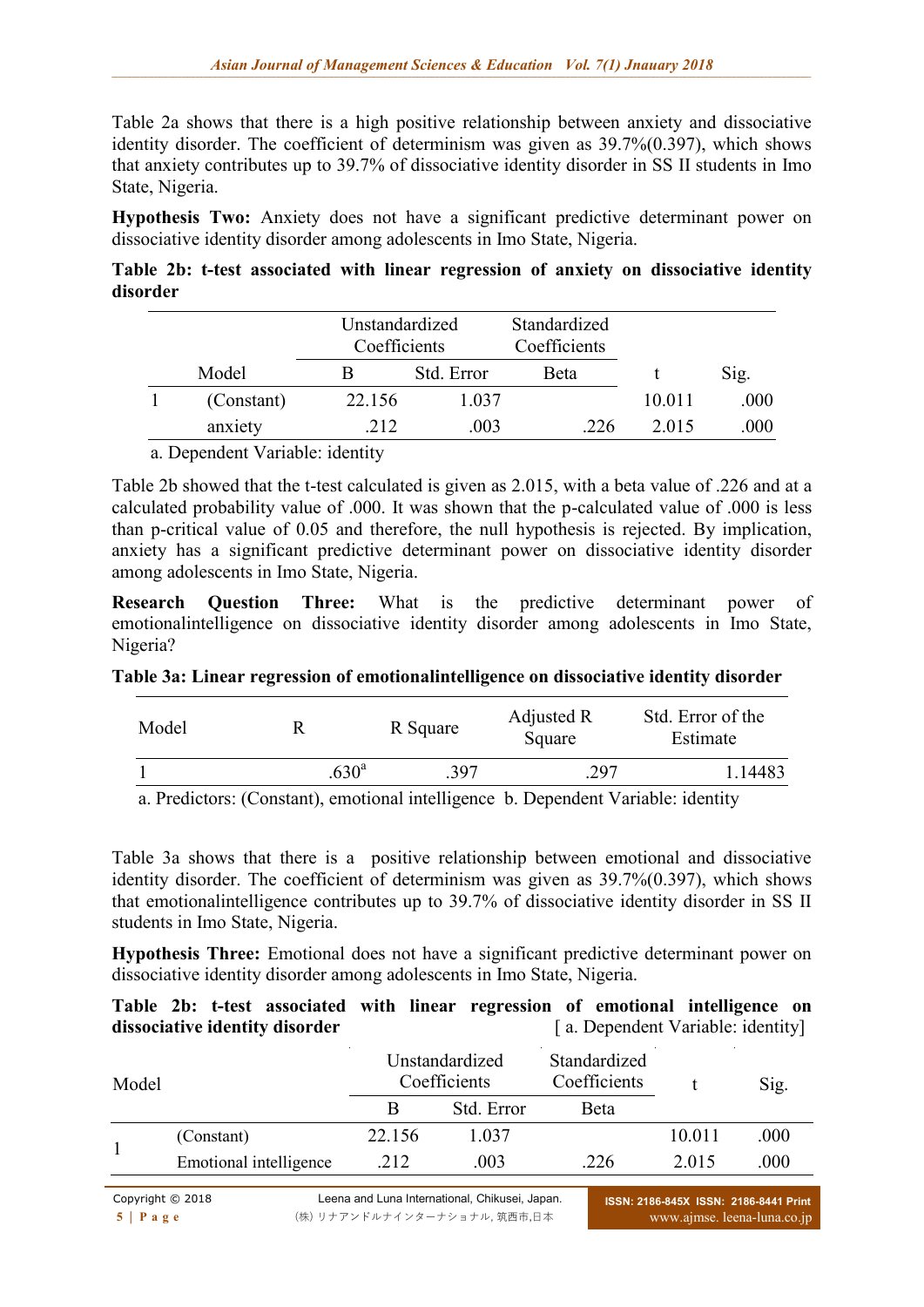Table 3b showed that the t-test calculated is given as 2.015, with a beta value of .226 and at a calculated probability value of .000. It was shown that the p-calculated value of .000 is greater than p-critical value of 0.05 and therefore, the null hypothesis is rejected. By implication, anxiety has no significant predictive determinant power on dissociative identity disorder among adolescents in Imo State, Nigeria.

# **SUMMARY OF FINDINGS**

It was found out that stress and anxiety can significantly predict dissociative identity disorder among adolescents in secondary schools in Imo State.

### **DISCUSSION**

### **Stress and Dissociative Identity Disorder**

It was found out that stress has a significant predictive determinant beta value to dissociative identity dissociative disorder among students. this is unconnected to the fact that stress according to Ekechukwu (2016) is a psychological reaction caused by the perception of aversive situation, the situation can be hazardous to one's health. Unpredictable or frightening family environments may also cause the child to 'disconnect' from reality during times of stress (Victoria State Government, 2017).

### **Anxiety and Dissociative Identity Disorder**

It was found out that anxiety has a significant predictive determinant beta value to dissociative identity dissociative disorder among students in secondary schools in Imo State, Nigeria. This is owned to the fact that anxiety from natural disasters and combat can also cause dissociative disorders (National Alliance on Mental Illness, n.d).it is strongly buttressed by the assertion that anxiety is an unpleasant overriding mental tension that has no apparent, identifiable cause (Ekechukwu, 2016)

# **Emotional Intelligence and Dissociative Identity Disorder**

It was revealed that emotional intelligence has no significant predictive determinant beta value to dissociative identity dissociative disorder among students in secondary schools in Imo State, Nigeria. This is because students who understand their emotions and that of others will be able to mange every unpleasant situation that can lead to dissociative identity disorder. The findings are in tandem with Colman (2003) when he submitted that emotional intelligence is the ability to monitor one's own and other people's emotion, to discriminate between different emotions and label them appropriately, and to use emotional information to guide thinking and behavior.

# **CONCLUSION**

It was concluded that stress and anxiety mismanagement bring about dissociative identity disorder.

#### **RECOMMENDATIONS**

Based on the findings and conclusion, it was recommended that:

1. Students who are displaying stressful symptoms should be adequately briefed by a counselor on how to come out from that unpleasant situation before it degenerates to a disorder.